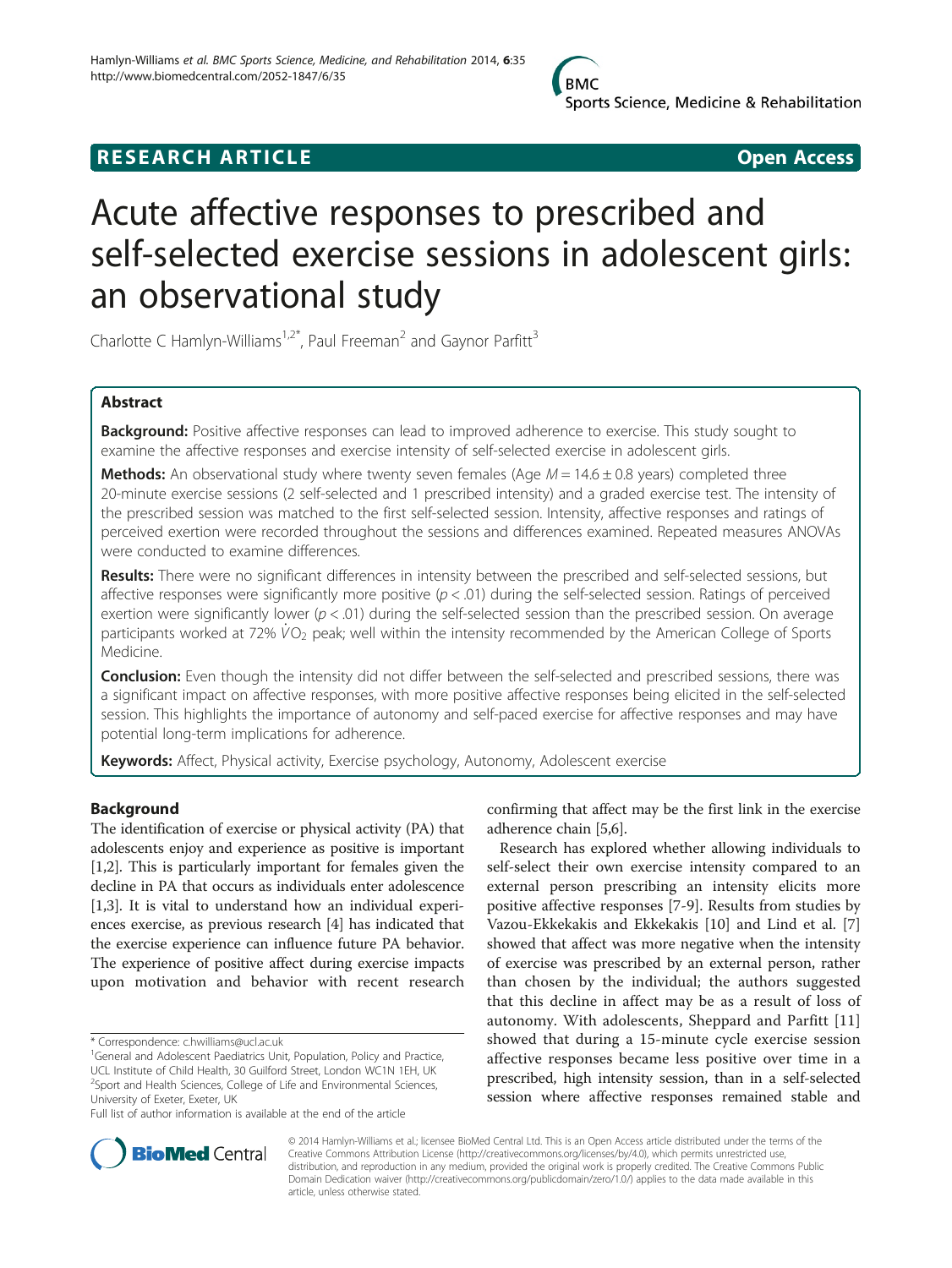more positive. In a follow-up study, Stych and Parfitt [[12](#page-7-0)] explored both quantitative and qualitative responses to self-selected exercise and found that low-active adolescents who reported feeling in control of their intensity and affective responses were more positive during the self-selected exercise sessions, than in the prescribed sessions.

While the majority of studies that have allowed participants to self-select intensity result in an exercise intensity within the levels recommended by the American College of Sports Medicine (ACSM) [[13,14\]](#page-7-0) exercise professionals typically prescribe exercise intensities rather than allow clients to self-select the intensity. This is presumably to ensure that all individuals are working at an intensity that would be beneficial to their health and to avoid over-exertion. Indeed, the ACSM exercise prescription guidelines have previously recommended exercise levels that maximize effectiveness and minimize risk [[15](#page-7-0)]. However, Ekkekakis et al. [\[16\]](#page-7-0) and the most recent ACSM standpoint [[17](#page-7-0)] suggest that incorporating preference and a self-selected 'comfortable' exercise intensity will result in exercise that is pleasurable, safe, and effective. Indeed, for decades researchers have been promoting the importance of preference and pleasure in the exercise environment to support exercise motivation [[18,19](#page-7-0)], with qualitative data from both adults [[20,21](#page-7-0)] and adolescents [[12\]](#page-7-0) indicating that 'choice' and 'control' contribute to positive affective responses. These data are consistent with Self-Determination Theory (SDT) [[22](#page-7-0)].

One focus of SDT is the motivational implications of self-selected (autonomous) and prescribed or dictated (non-autonomous) behaviors. Deci and Ryan [[22\]](#page-7-0) suggested that 'autonomy' refers to the degree of freedom that an individual perceives to have to perform the behavior of his or her own choice. The SDT suggests that the degree of pleasure that an individual experiences when they act autonomously is likely to be higher than that experienced when behavior is externally controlled. Deci and Ryan [[22,23\]](#page-7-0) therefore suggested that under autonomous conditions, positive affect is more likely to occur.

Studies with adults have sought to examine whether manipulating an exerciser's perception of autonomy, by allowing or disallowing an individual to set his/her own exercise pace, could have an impact on affective responses [[8,20](#page-7-0)]. Vazou-Ekkekakis and Ekkekakis' [[8\]](#page-7-0) results were consistent with SDT and indicated that the loss of perceived autonomy in setting the level of exercise intensity negatively impacted participants' affective responses and enjoyment. However, a limitation acknowledged in this study was the fixed order methodology (all participants completed the self-selected condition first). Given that Rose and Parfitt [[20\]](#page-7-0) recorded an order effect, where active women experienced more positive affect during

exercise and greater competence than sedentary women when the self-selected condition was completed first, future research needs to counterbalance the prescribed and self-selected session to control for this effect. Further, Williams and Raynor [\[24\]](#page-7-0) recently examined the independent effects of PA intensity and choice of intensity and compared affective responses to, and preference for, yolked-self-selected intensity versus a prescribed, imposed higher intensity session. They found that low-active women preferred leisure PA (walking) that was of a self-selected intensity compared to PA that was imposed or prescribed at a higher intensity. However, no significant difference was found in core affective response between the self-selected and prescribed sessions.

In addition to affective responses, previous research has demonstrated different perceptual ratings of effort for specific exercise intensities when the process has differed between active and passive control. For example, in an effort production protocol, in which the individual had to actively regulate the exercise intensity (such as in a self-selected session), the perceptual responses were lower than when the individual was passively estimating the effort [[25\]](#page-7-0).

The primary objective of this study was to examine exercise-related affective responses in adolescent females (a population where levels of PA rapidly decline) when autonomy to modify exercise intensity was manipulated with the use of a self-selected protocol and prescribed (but matched to self-selected) paradigm.

We hypothesized that affective responses would be more positive during the self-selected session than during the prescribed session and ratings of perceived exertion (RPE) would be lower during the self-selected session than during the prescribed session. Descriptive data was also analyzed to identify whether, on average, the self-selected exercise intensity would be within the recommended range of the ACSM; 50-85%  $\dot{V}O_2$  max/peak [[15](#page-7-0)].

# Methods

# Participants

Twenty seven adolescent females (age  $M = 14.6$  years  $\pm$ 0.8 years; mass  $M = 54.7 \text{ kg} \pm 9.1 \text{ kg}$ ; height  $M = 1.6 \text{ m} \pm 1.6 \text{ m}$ 0.1 m; BMI  $M = 20.9 \text{ kg/m}^2 \pm 3.0 \text{ kg/m}^2$  from schools across South West England were recruited into the study from a convenience sample of interested schools, contacted by telephone, post or email. Power calculations using GPower [\[26\]](#page-7-0) indicated that a sample size of 26 participants was required for this study ( $\alpha$  = 0.05, power =0.95).

Information letters were sent to school PE staff to assess interest levels. Information sheets and consent forms were then sent to parents and children. Participants were all Caucasian, healthy and free from muscularskeletal injury.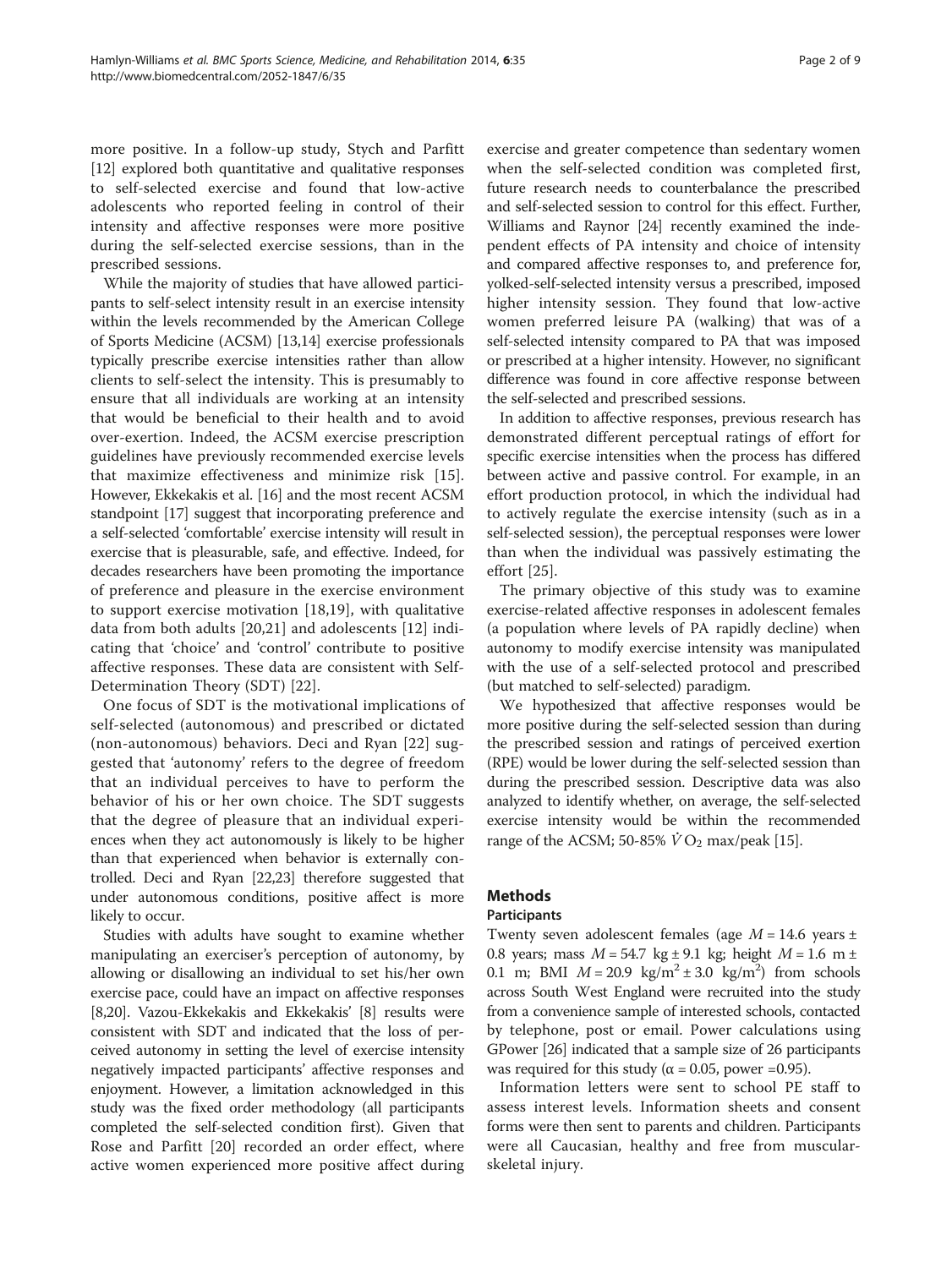# **Ethics**

For some unfit individuals it was acknowledged that the exercise sessions and maximal physical activity conditions may result in some discomfort related to their exertion. However, the associated risks were low, and were further reduced by careful explanation of the test procedures by properly trained staff. A qualified first aider was available through the testing procedures. All participants were free to terminate the testing at any stage, and testing was terminated if participants displayed unusual signs of discomfort. Participants were able to withdraw from the study at any time without having to give a reason and without any disadvantage to them.

All information obtained was stored on a computer in coded form, anonymised and individual results were confidential to the participant and the research team. Participants and their parents were informed that the results of the study may be published but that any data included would in no way be linked to any specific participant.

As the study involved participants under 18 years of age, all personnel directly involved with the project testing were CRB checked (enhanced level) and a member of school PE staff was present during all exercise sessions.

## Measures

# Affect

Affective valence (the pleasure/displeasure one feels) was measured using the Feeling Scale (FS) [\[27\]](#page-7-0). Participants rated their current level of affective valence on an 11-point bipolar scale ranging from +5 to −5, with verbal anchors of very good  $(+5)$ , good  $(+3)$ , fairly good  $(+1)$ , neutral  $(0)$ , fairly *bad* (−1), *bad* (−3) and *very bad* (−5). The FS has been previously validated [[28,29\]](#page-7-0) and successfully used with adolescents [[30-33](#page-7-0)].

#### Ratings of Perceived Exertion (RPE)

Perceived exertion was assessed using the Eston-Parfitt (E-P) curvilinear Ratings of Perceived Exertion Scale [[34](#page-7-0)]. This scale depicts a character at various stages of exertion on a concave slope with a progressively increasing gradient at the higher intensities, with anchors between 0 and 10, ranging from very, very easy (0), easy (2), starting to get hard  $(4)$ , very hard  $(7)$  to So hard I am going to stop  $(10)$ . Previous research has confirmed the robustness of the E-P Scale [\[34](#page-7-0)]. The same verbal instructions were given to all participants prior to undertaking any exercise, and participants were given several minutes to familiarize themselves with the scale. For full instructions see [[34\]](#page-7-0).

# **Instruments**

K4 breath analyzer The K4 Cosmed Breath analyzer (Cosmed K4, Italy), with a junior face mask, head net and harness, was used in order to measure breath by breath expired gases throughout the duration of the testing. The K4 has been shown to provide valid measurements of oxygen uptake across a range of exercise intensities [[35](#page-7-0)]. The K4 was calibrated before every test in accordance with manufacturer's guidelines against known concentrations of cylinder gases and a 3-L syringe (for flow volume).

GENEActiv physical activity monitor To understand the habitual PA levels of the sample, participants wore a GENEActiv accelerometer on their dominant wrist for seven days following the completion of all of the exercise sessions. The accelerometer was set to record at 100Hz. The GENEActiv has been previously validated as an accurate and reliable measure of children's activity [\[36](#page-7-0)]. Data were analyzed to determine the total time spent doing PA, which was treated as a descriptive factor in the study. Participants' data were used if they had recorded ≥10 hours/day of wear time for at least three week days and one weekend day [\[37](#page-7-0)].

# Procedures

Prior to the study participants, as well as their parent, guardian or care giver, read and signed informed assent and consent forms approved by the ethics committee at the University of Exeter. Height and mass were measured upon arrival at the gym and body mass index (BMI) was calculated.

Participants took part in four gym-based exercise sessions at least 48-hours apart: three sub-maximal sessions and one graded exercise test. The initial sub-maximal session was a self-selected, familiarization session. This was followed by self-selected and prescribed exercise sessions, which were randomized and counterbalanced to control for any order effects that may have occurred if all participants had performed the second self-selected session and prescribed exercise sessions in the same order. The final session was a maximal graded exercise test (GXT). Following completion of all of the exercise sessions, PA levels were measured using the GENEActiv accelerometer for the subsequent seven days.

#### Session 1 – self-selected familiarization session

Session 1 acted as a familiarization session for the participants to ensure that they were comfortable with the sensations associated with running and walking on a treadmill, as well as giving them the opportunity to familiarize themselves with the FS and E-P scale. Following a 3-minute warm-up at a self-selected comfortable speed on the treadmill, each participant was asked to 'select a comfortable pace of any intensity you want, it can be a walk or a run, whatever feels the most comfortable.' Participants were also told they could modify the self-selected intensity at any point throughout the 20-minute exercise session, but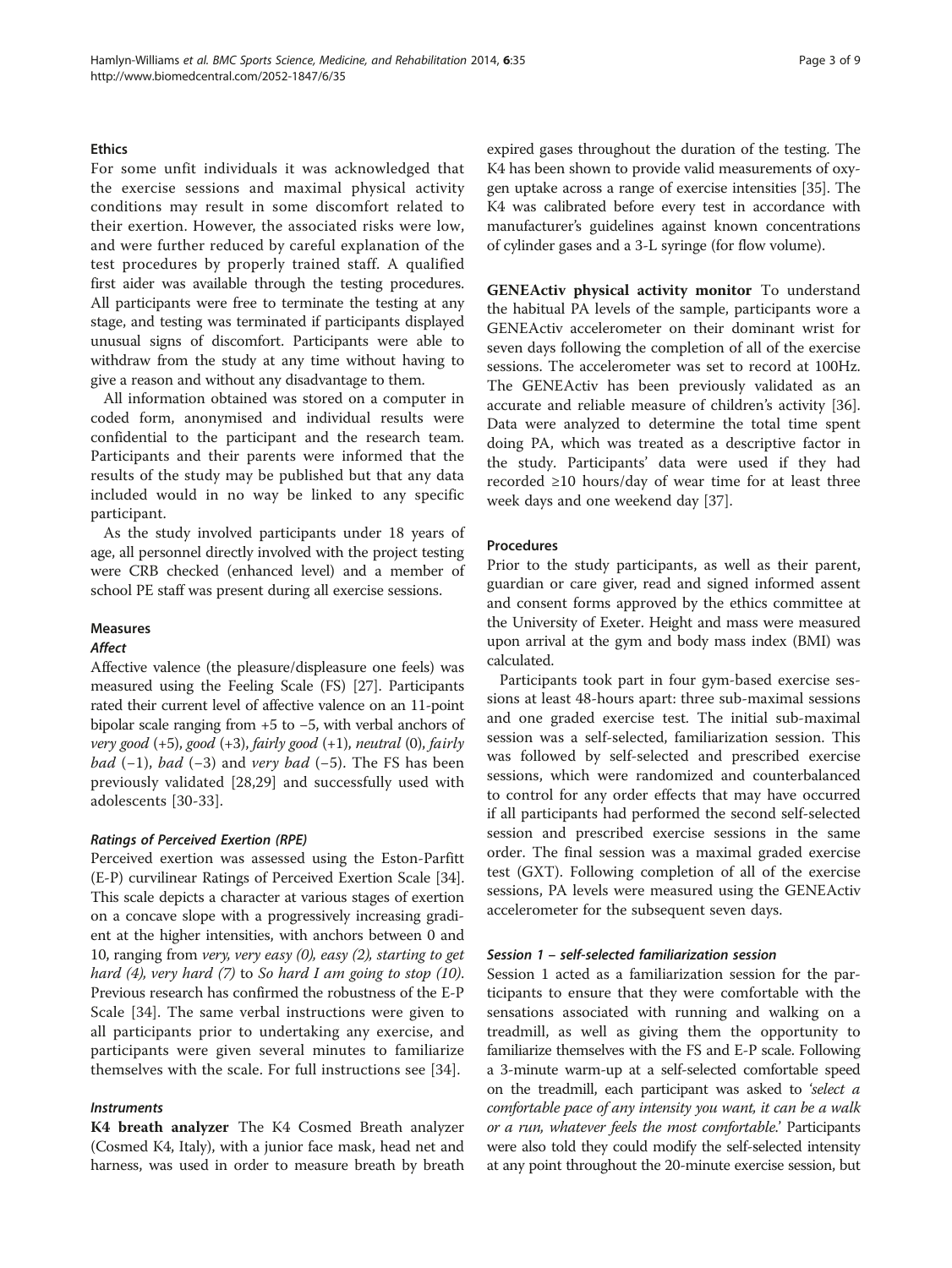the time and speed of the session was kept blind from participants. Any adjustments to the intensity were recorded.

#### Session S – self-selected

Session S followed an identical protocol to the first selfselected exercise session.

# Session P – prescribed

Participants again warmed up for 3-minutes at a comfortable speed on the treadmill and then a prescribed exercise intensity was set. The prescribed exercise session was set to the same speed and intensity as the initial self-selected exercise session and any modifications to the speed that the participants made in the first session were replicated by the investigator. Time and speed were again kept blind from participants so as not to contribute to affective responses or RPE but they were told when the speed would be changing and whether it would be increased or decreased.

During each session (including the familiarization session) direct measurements of oxygen uptake were collected and analyzed using the K4 portable online gas analyzer. Responses to the FS were taken in the first minute of the session (min 1) as well as the last 45 s of each 5-minute period (minutes 5, 10, 15 and 20). Any changes in intensity were recorded throughout the 20 minute exercise sessions. RPE was recorded at the same time points as the FS.

# Session 4 – graded exercise test

In the final visit to the gym, all participants completed a maximal graded exercise test (GXT) to volitional exhaustion to establish peak aerobic capacity  $(\dot{V}\mathrm{O}_{2\mathrm{peak}})$ and Ventilatory Threshold (VT). The GXT was completed on a Fitness Suite Treadmill (TechnoGym Run Race Treadmill) in 1-minute stages at a comfortable, selfselected running speed, increasing the gradient by 1% every minute after a 3-minute warm-up. The test was continued until the participant reached volitional exhaustion. Expired gases were measured using the K4 breath analyzer. At the end of every incremental step during the test (last 20-seconds of every period) FS and RPE scores were collected.

# Data analysis

Ventilatory Threshold was calculated for all participants. VT was determined from the GXT data as the first disproportionate increase in carbon dioxide output  $(VCO<sub>2</sub>)$ relative to  $\dot{V}\text{O}_2$ . This was achieved from visual inspection of individual plots of  $VCO_2$  versus  $\dot{V}O_2$  by two independent assessors. Breath-by-breath data from each test were smoothed to average every 10 seconds to make visual identification of the break point clearer [[38](#page-7-0)].

A 2 (condition: self-selected or prescribed) by 5 (time: min 1, 5, 10, 15 and 20) repeated measures ANOVA on  $% \pm VO_2$ -at-VT was conducted to determine any differences in intensity between the prescribed and self-selected sessions. Further, the  $\%$   $\mathring{V}\mathrm{O}_2$  peak at minute 1, 5, 10, 15 and 20 of the self-selected exercise session was examined to determine whether the intensity was within the ACSM recommended levels.

Mixed model (condition by time by order) ANOVAs were conducted on affective responses and RPE to explore differences between the self-selected and prescribed exercise sessions across time points (min 1, 5, 10, 15, 20) as repeated measures factors and order (prescribed first or second) as a between-subjects factor.

All statistical analyses were conducted in SPSS (SPSS 19.0; SPSS, Chicago, IL). Where sphericity was violated, Greenhouse-Geisser was used to adjust the degrees of freedom and these are reported. Partial eta squared is also reported as a measure of effect size.

# Results

Descriptive anthropometric (height, mass and body mass index (BMI)), physiological (ventilatory threshold and  $VO<sub>2</sub>$ peak), and PA data (minutes spent doing moderate to vigorous physical activity (MVPA)) are displayed in Table 1. Results show that, based on cut points proposed by Phillips et al. [\[36\]](#page-7-0) participants on average took part in  $285$  ( $\pm$ 114.2) minutes of MVPA/week. Four out of the 28 participants exceeded the recommended 60 minutes of PA/day.

During the self-selected intensity session, participants on average made 5.2  $(\pm 2.9)$  adjustments to the intensity, predominantly within the first 10-minutes of the session. Speeds ranged from 3.5 km/h to 11.5 km/h, with 68% of changes resulting in an increase in speed, and 32% resulting in a decrease in speed.

A 2 (condition: self-selected or prescribed) by 5 (time: min 1, 5, 10, 15 and 20) repeated measures ANOVA on  $% \pm VO_2$ -at-VT showed no significant difference in the intensity participants worked at between the prescribed and self-selected sessions (*F* (1.00, 26.00) = 0.82,  $p = .38$ ,  $\eta_p^2 = .03$ ) and no time by condition interaction ( $F_{(2,8, 74.3, 117)}$ )

|  |  |  |  | Table 1 Mean descriptive characteristics of participants |
|--|--|--|--|----------------------------------------------------------|
|--|--|--|--|----------------------------------------------------------|

|                                                             | Mean  | <b>Standard deviation</b> |
|-------------------------------------------------------------|-------|---------------------------|
| Height (m)                                                  | 1.6   | 0.06                      |
| Mass (kg)                                                   | 54.8  | 9.1                       |
| BMI ( $kg/m2$ )                                             | 20.9  | 3.0                       |
| $\dot{V}O_2$ Peak (ml.min <sup>-1</sup> .kg <sup>-1</sup> ) | 42.9  | 7.7                       |
| Ventilatory Threshold (VT)<br>$(ml.min-1.kg-1)$             | 33.5  | 5.8                       |
| MVPA per day (mins)                                         | 41.0  | 16.4                      |
| MVPA per week (mins)                                        | 285.0 | 114.2                     |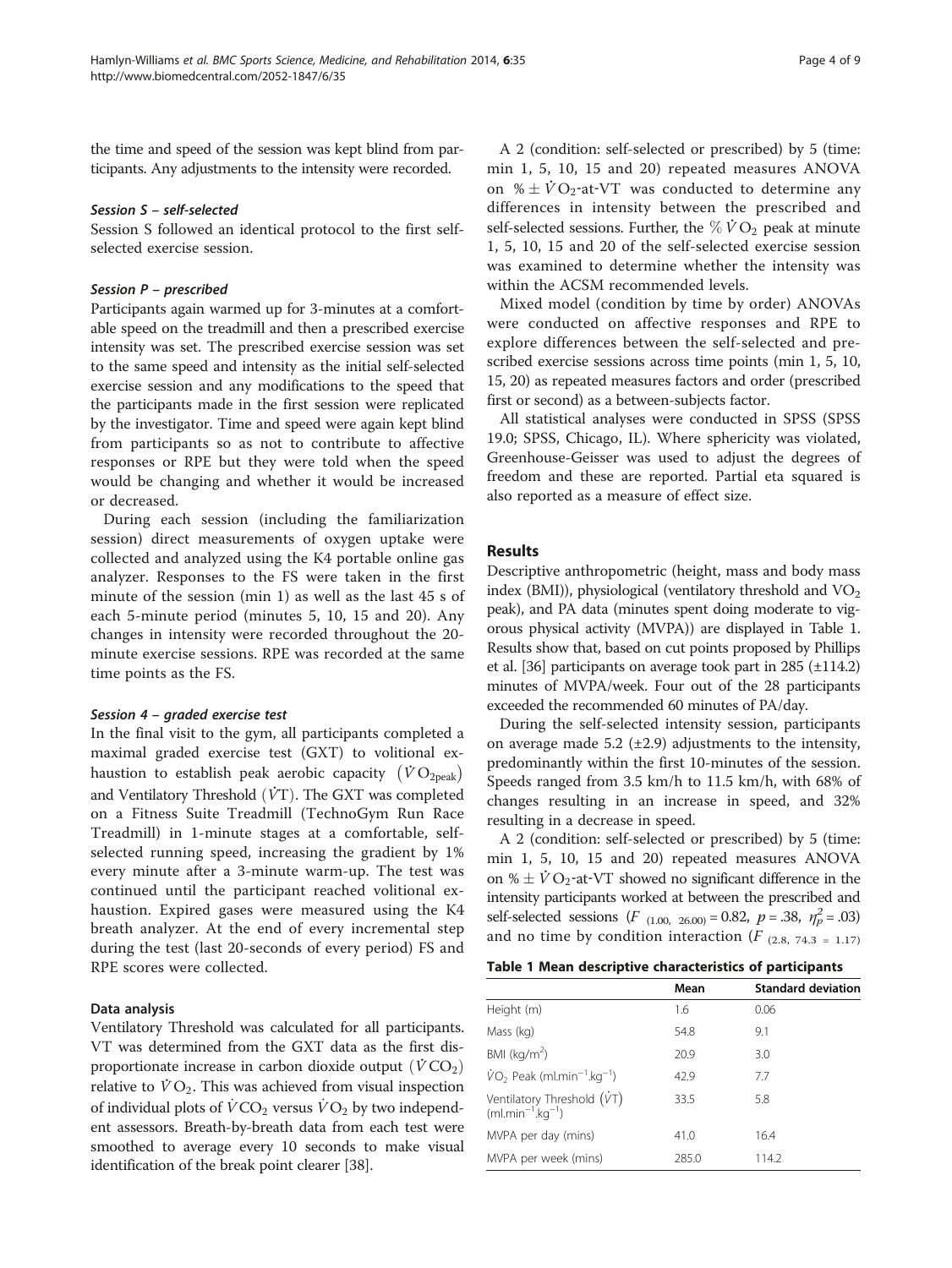$p = .34$ ,  $\eta_p^2 = .04$ ). Results showed a significant increase in intensity across the 20-minute exercise sessions  $(F_{(2.35, 61.07)} = 28.19, p < .001, \eta_p^2 = .52)$  (see Figure 1). Pairwise comparisons revealed that after a significant increase from minute  $1 (M = 75.67\% \text{ of } \dot{V}O_2\text{-at-VT } \pm 2.23)$ to minute 5  $(M = 92.64 \pm 13.74)$  the exercise intensity remained relatively stable (see Table 2).

%  $\sqrt{V}O_2$  peak at minute 1, 5, 10, 15 and 20 of the selfselected exercise session were analyzed to establish the exercise intensity chosen by participants. Results showed that on average participants worked at 72% of  $\dot{V}O_2$  peak  $\pm$  12.99; within the recommended range from the ACSM of 50-85%  $\dot{V}\text{O}_2$  peak (see Table [3](#page-5-0)).

#### Affective responses

The 3 factor mixed model ANOVA on FS responses found significant main effects for condition ( $F$  (1.00, 26.00) = 15.87,  $p < .001$ ,  $\eta_p^2 = .38$ ), and time (*F* <sub>(1.93, 49.74)</sub> = 41.48,  $p < .001$ ,  $\eta_p^2$  = .62). Participants in the self-selected condition reported significantly more positive affective responses  $(M = 1.89 \pm 0.33)$  than those in the prescribed condition  $(M = 0.97 \pm 0.39)$ . FS responses decreased significantly across time, except from minute 15 to 20 (see Figure [2](#page-5-0)). Results also revealed a significant condition by time interaction (*F* <sub>(2.77, 72.02)</sub> = 3.03, *p* < .05,  $\eta_p^2$  = .10). Tukey's post-hoc tests revealed that the condition by time effect occurred as a result of a significant difference in affective responses between self-selected and prescribed conditions at minute 10 and at minute 20. The analyses confirmed that the order of presentation (prescribed or self-selected first) did not influence affective responses, with no significant main effect or interactions involving order.

# Ratings of perceived exertion

A 3 factor mixed model ANOVA on RPE revealed significant main effects for condition ( $F_{(1.00, 26.00)} = 32.2$ ,

Table 2 % V O<sub>2</sub>-at-VT across time for self-selected and prescribed exercise session

| Minute | Self-selected session | <b>Prescribed session</b> |  |  |
|--------|-----------------------|---------------------------|--|--|
|        | $75.5 + 12.3*$        | $78.4 \pm 10.5*$          |  |  |
| 5      | $93.8 + 11.0$         | $92.11 + 10.7$            |  |  |
| 10     | $95.8 + 11.9$         | $92.8 + 9.9$              |  |  |
| 15     | $100.2 + 10.9$        | $96.8 + 10.7$             |  |  |
| 20     | $99.7 \pm 12.4$       | $94.6 + 13.0$             |  |  |
|        |                       |                           |  |  |

 $*$ % vo2 was significantly lower than all other time points (p < .001).

 $p < .001$ ,  $\eta_p^2 = .55$ ) and for time (F<sub>(1.98, 51.45)</sub> = 41.88,  $p < .001$ ,  $\eta_p^2 = .62$ ), but no significant main effect for order or any significant interactions. Results indicated that RPE was significantly higher in the prescribed condition  $(M = 4.87 \pm 0.27)$  than the self-selected condition  $(M =$  $3.87 \pm 0.24$ ). Pairwise comparisons also revealed that RPE scores were significantly lower at minute  $1 (M = 2.35 \pm .29)$ ,  $p < .001$ ) and 5 ( $M = 3.96 \pm .26$ ,  $p < .001$ ) than all subsequent time points. Results also indicated that RPE responses at minute 10 ( $M = 4.60 \pm 0.27$ ) were significantly lower  $(p < .001)$  than responses at minute 15  $(M = 5.4 \, 3 \pm .31)$ , but no difference was revealed between minute 10 and minute 20  $(M = 5.48 \pm 0.34)$ .

# **Discussion**

The purpose of this study was to examine the effect that autonomy in the self-selection of exercise intensity has on affective responses and perceived exertion. Although the intensity of both the prescribed and self-selected sessions was the same, and within the ACSM recommended levels, there were significant differences in affective responses and RPE. These results suggest that allowing individuals to self-select exercise intensity elicits a more favourable response to exercise, which may have important

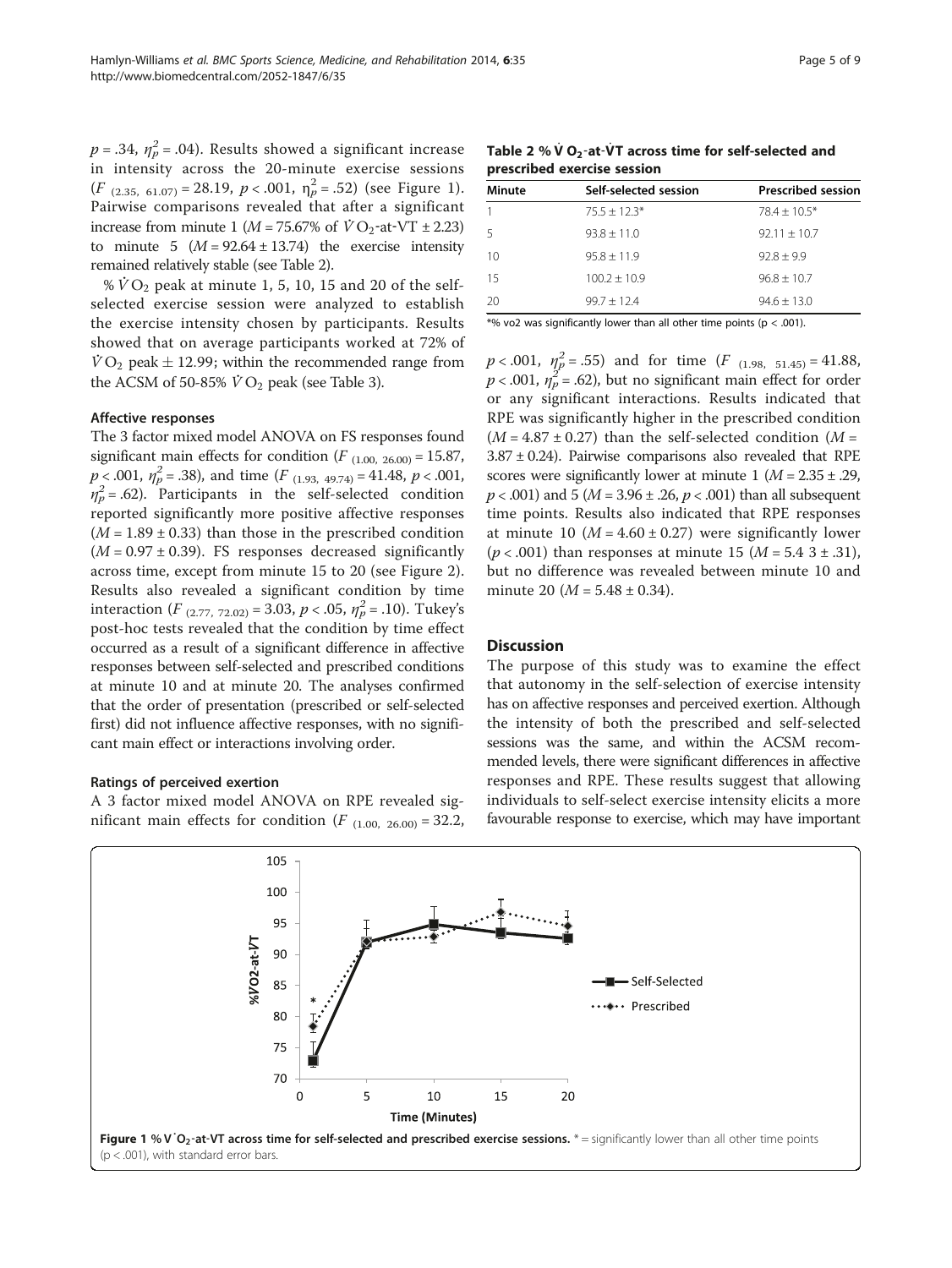<span id="page-5-0"></span>Table 3 Descriptive statistics showing change over time in  $%$   $VO<sub>2</sub>$  peak

| <b>Time</b> | Mean  | <b>Standard deviation</b> | N  |
|-------------|-------|---------------------------|----|
| Minute 1    | 59.58 | 12.33                     | 27 |
| Minute 5    | 72.88 | 11.48                     | 27 |
| Minute 10   | 74.28 | 11.74                     | 27 |
| Minute 15   | 77.43 | 10.30                     | 27 |
| Minute 20   | 77.42 | 10.82                     | 27 |
|             |       |                           |    |

implications for encouraging individuals to engage in, and maintain, PA [\[5,6,9](#page-7-0)].

Consistent with our hypothesis, affective responses were significantly higher and more positive in the exercise session that was self-selected by the individual compared to affective responses reported in the prescribed session. Importantly, there were no significant differences in exercise intensity between the self-selected and prescribed sessions, suggesting that the differences in affective responses did occur as a result of the nature of the session (i.e., prescribed or self-selected intensity) and were not due to differences in intensity. These findings are consistent with those of Vazou-Ekkekakis and Ekkekakis [[8\]](#page-7-0) and suggest that a loss of autonomy over the intensity of an exercise session can have a negative effect on affective responses. However, the current findings differed to those found by Williams and Raynor [[24\]](#page-7-0) who did not find a difference in affective response between prescribed and self-selected sessions. This may have been a result of the higher intensity exercise in the current study compared to the intensity of the sessions used by Williams and Raynor, described as 'leisure' rather than exercise. Consequently, the current findings may be relevant to an exercise behaviour but not leisure behaviour.

It is important to note that, despite no difference in exercise intensity between the two conditions, RPE were higher when the intensity was prescribed compared to when self-selected. Previous research has demonstrated different perceptual ratings and intensities when the process has varied between effort estimation versus production [[25\]](#page-7-0). When actively regulating (the process involved in a self-selected session) perceptual responses were shown to be lower for a given intensity than when the process was passive.

The current study, coupled with a growing body of research, suggests that by allowing individuals autonomy over their own exercise intensity they will choose to exercise at an intensity that is of a sufficient intensity to benefit health. In the current adolescent population, when participants self-selected their exercise intensity they worked on average at 72 %  $\dot{V}O_2$  peak, well within the recommended ACSM range. Given the benefits that exercising within this range has been shown to elicit [[39-41\]](#page-7-0), it is crucial to identify how individuals can be encouraged to work at this intensity. The current study examined the exercise intensity of self-selected exercise in adolescents, and although a different population from previous studies, results indicated that self-selected exercise intensity was within the recommended range of between 50-85%  $VO<sub>2</sub>peak$ , supporting previous findings with middle-aged adult participants [\[13,42,](#page-7-0)[43](#page-8-0)] and collegeage participants [\[8,18](#page-7-0)[,44,45\]](#page-8-0). The results from the current study also show that when given the chance to self-select exercise intensity, adolescents chose to modify the intensity throughout the session (particularly in the first 10 minutes), suggesting that allowing changes only every 5 minutes (as per previous studies) is limiting, particularly during the initial stages of exercise when participants are finding a comfortable pace to work at.

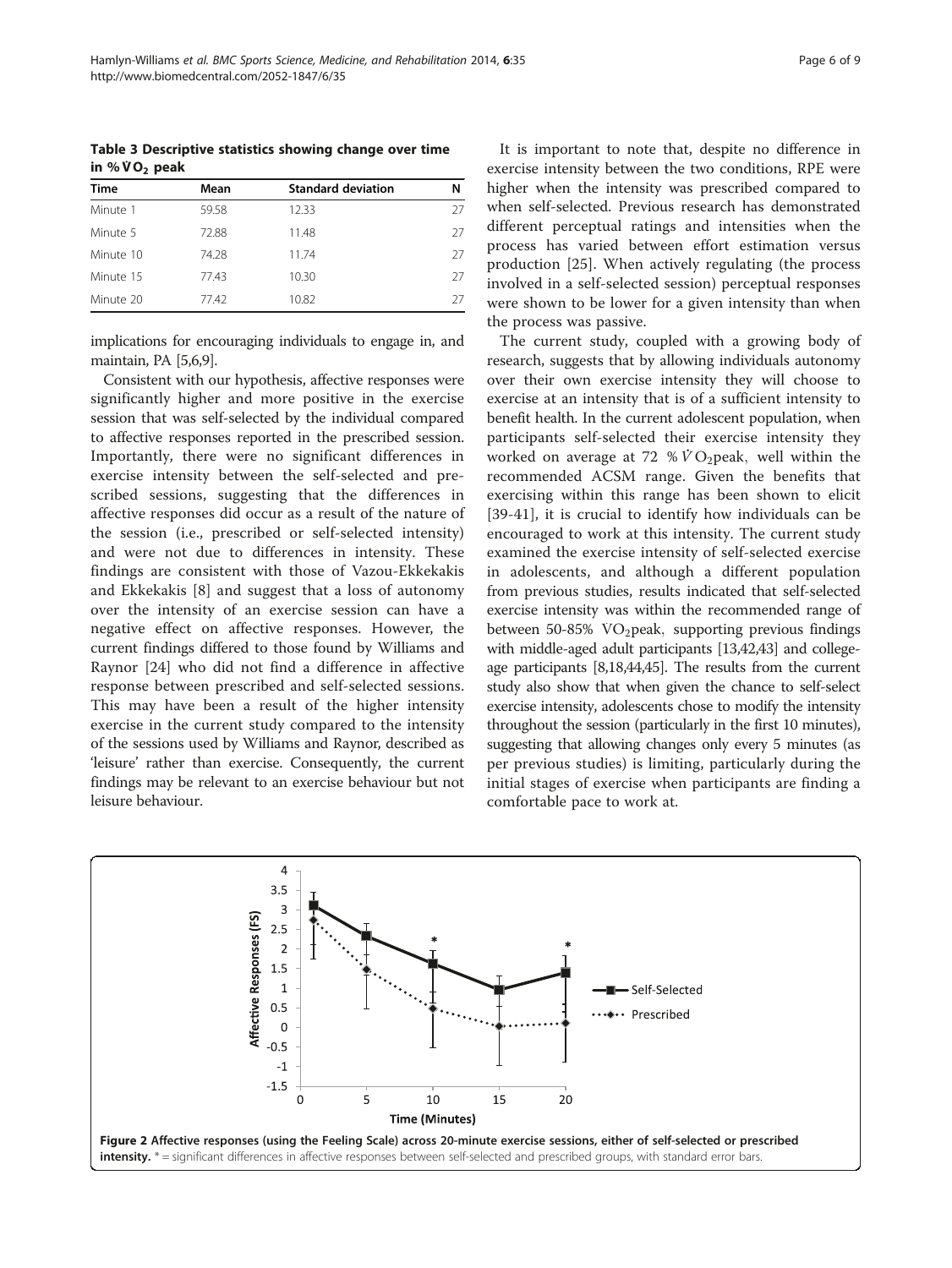### Theoretical implications

Recent evidence has highlighted the importance of affective responses to PA in motivation for future participation [\[5,6](#page-7-0)]. Deci and Ryan [\[22,23](#page-7-0)] suggested that the degree of pleasure that individuals experience when they act autonomously will be higher than that experienced when behavioral parameters are externally controlled. The current findings regarding the importance of autonomy for the affective responses of adolescent girls to PA are congruent with SDT, and suggest it may be a crucial theoretical framework to help understand PA behavior in this population. Consistent with the present findings, research has shown that prescribed conditions, or those not under one's autonomy, were associated with less positive affective states compared to autonomous, or self-selected conditions [[8,11,12,24,](#page-7-0)[46,47](#page-8-0)].

#### Practical implications

The combination of individuals choosing to work within the recommended range, and the elicitation of more positive affective responses in a self-selected exercise session could contribute to a re-focusing of exercise prescriptions and a move away from prescribed, formalized exercise sessions [\[14](#page-7-0)]. The adolescents chose to work at an intensity that was pleasurable, safe and effective, complying with a tripartite approach to exercise prescription [[16\]](#page-7-0). Ekkekakis et al. [\[16](#page-7-0)] recognise that the benefit and risk of exercise must be considered in exercise prescription, but argue that the intensity that is more likely to increase pleasure, thus potentially support motivation and adherence, is of equal importance. This may be particular relevance to adolescents, given the decline in PA that is evident as individuals enter adolescence [\[2,3\]](#page-7-0). Allowing adolescents to choose the intensity of their exercise session, and giving them autonomy over it, may be a first step in encouraging adolescent females to be more active and promote enjoyable exercise experiences. This is preferable to promoting externally controlled, prescribed sessions that have the potential to elicit more negative affective responses and impact future participation [[6,12](#page-7-0)]. As such, the optimization of affective responses should be taken into account when recommending or prescribing PA to the public. Indeed, results from the current study highlight the importance of considering psychological factors in the prescription of PA guidelines. Specifically, the data provides a strong rationale for the promotion of self-paced PA in order to achieve more positive affective responses.

#### Limitations

Whilst this study sought to identify whether autonomy over one's exercise experience contributed to affective responses a limitation of the current study was that participants were not given autonomy over the duration or

modality of their exercise sessions. By allowing individuals to choose their own mode of exercise, autonomy may be further supported, which has the potential to further enhance affective responses and in turn increase adherence to an exercise programme. Future studies should seek to explore this concept further by giving participants choice over modality within the gym, for example choosing between an exercise bike, treadmill or rowing machine, as well as examining whether exercise duration has an effect.

A further potential limitation is that the use of an electric treadmill to simulate a situation of self-selected intensity is problematic. When running on the treadmill, the speed is determined by the machine forcing the body to comply, rather than self-selected as if one was to run outside. Though, treadmills are commonly available tools that are used in exercise settings and this may offset the apparent limitation. Future research should seek to explore whether self-selected exercise in a more naturalistic environment (i.e. running outside) would also elicit the same affective responses.

# Conclusion

Results supported the hypothesis, with affective responses being more positive during the self-selected session than during the prescribed session, and ratings of perceived exertion were lower during the self-selected session than during the prescribed session, despite the matched intensity. With the current decline in physical activity in adolescent females these findings are particularly relevant. To identify ways of enhancing one's exercise experience with the aim of improving adherence to exercise may be useful in stopping this decline in PA. The current study demonstrated that allowing adolescent females autonomy over the intensity of their exercise session, instead of prescribing it and removing that autonomy, elicited more positive affective responses and lower RPE. These findings demonstrate the importance of autonomy and self-paced PA in the public health domain and support several studies highlighting the relationships that exist between autonomy and self-paced PA and affective response to exercise. Even though the intensity did not differ between the self-selected and prescribed sessions, there was a significant impact on the quality of the affective experience, which may have potential long-term implications for adherence to exercise.

#### Abbreviations

PA: Physical activity; RPE: Ratings of perceived exertion; FS: Feeling scale; ACSM: American College of Sports Medicince; SDT: Self determination theory; BMI: Body mass index; E-P: Eston-Parfitt curvilinear ratings of perceived exertion scale; GXT: Graded exercise test.

#### Competing interests

The authors declare that they have no competing interests.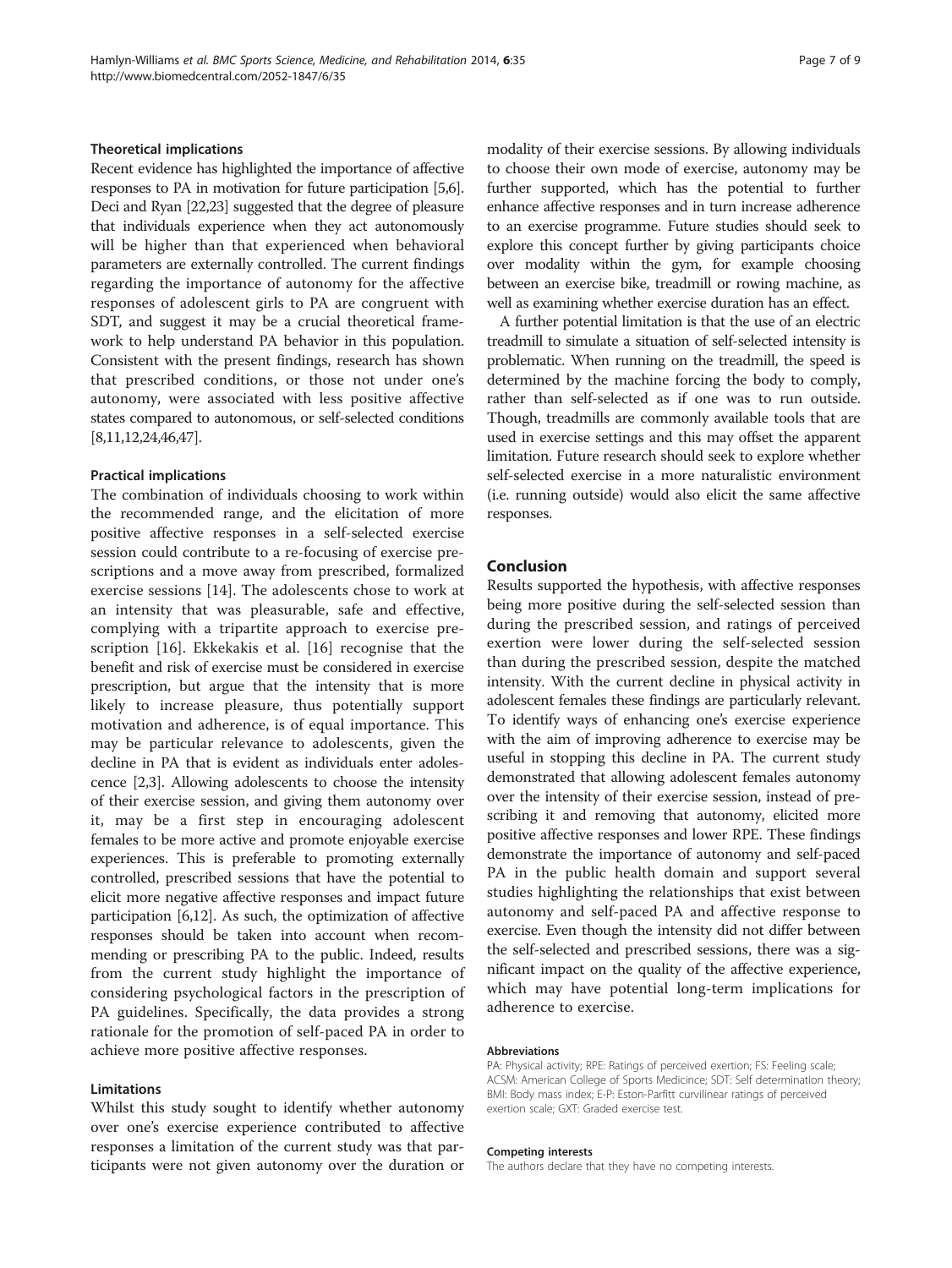#### <span id="page-7-0"></span>Authors' contributions

CHW conceived the study and participated in its design and coordination. CHW carried out all data collection and analyses, interpretation of data, and drafted the manuscript. PF was involved in the analysis and interpretation of data, drafting the manuscript and revisions of subsequent drafts providing a critical review. GP was involved in the study design, interpretation of data, drafting of the manuscript and subsequent revisions. All authors read and approved the final manuscript.

#### Author details

<sup>1</sup>General and Adolescent Paediatrics Unit, Population, Policy and Practice, UCL Institute of Child Health, 30 Guilford Street, London WC1N 1EH, UK. <sup>2</sup>Sport and Health Sciences, College of Life and Environmental Sciences, University of Exeter, Exeter, UK. <sup>3</sup>School of Health Sciences, Sansom Institute for Health Research, University of South Australia, Adelaide, SA, Australia.

#### Received: 21 July 2014 Accepted: 23 September 2014 Published: 25 September 2014

#### References

- Hallal PC, Andersen LB, Bull FC, Guthold R, Haskell W, Ekelund U: Global physical activity levels: surveillance progress, pitfalls, and prospects. Lancet 2012, 380(9839):247–257.
- 2. Nelson MC, Neumark-Stzainer D, Hannan P, Sirard JR, Story M: Longitudinal and secular trends in physical activity and sedentary behaviour during adolescence. Pediatrics 2006, 118(6):1627–1634.
- 3. Troiano RP, Berrigan D, Dodd KW, Masse LC, Tilert T, McDowell M: Physical Activity in the U.S. measured by accelerometer. Med Sci Sports Exerc 2008, 40:181–188.
- 4. Dishman RK: The problem of exercise adherence: fighting sloth in nations with market economies. Quest 2001, 53:279–294.
- 5. Williams DM, Dunsiger S, Ciccolo JT, Lewis BA, Albrecht AE, Marcus BH: Acute affective response to a moderate-intensity exercise stimulus predicts physical activity participation 6 and 12 months later. Psychol Sport Exerc 2008, 9:231–245.
- 6. Williams DM, Dunsiger S, Jennings EG, Marcus BH: Does affective valence during and immediately following a 10-Min walk predict concurrent and future physical activity? Ann Behav Med 2012, 44(1):43–51.
- Lind E, Vazou S, Ekkekakis P: The affective impact of exercise intensity that slightly exceeds the preferred level. J Health Psychol 2008, 13:458-462.
- 8. Vazou-Ekkekakis S, Ekkekakis P: Affective consequences of imposing the intensity of physical activity: does the loss of perceived autonomy matter? Hell J Psychol 2009, 6:125–144.
- Wardwell KK, Focht BC, Courtney Devries A, O'Connell AA, Buckworth J: Affective responses to self-selected and imposed walking in inactive women with high stress: a pilot study. J Sports Med Phys Fitness 2013, 53(6):701-712.
- 10. Holst-Schumacher I, Nunez-Rivas H, Monge-Rojas R, Barrantes-Santamaria M: Components of the metabolic syndrome among a sample of overweight and obese Costa Rican schoolchildren. Food Nutr Bull 2009, 30(2):161–170.
- 11. Sheppard KE, Parfitt G: Acute affective responses to prescribed and self-selected exercise intensities in young adolescent boys and girls. Pediatr Exerc Sci 2008, 20(2):129–141.
- 12. Stych K, Parfitt G: Exploring affective responses to different exercise intensities in low-active young adolescents. J Sport Exerc Psychol 2011, 33:548–568.
- 13. Spelman CC, Pate RR, Macera CA, Ward DS: Self-Selected exercise intensity of habitual walkers. Med Sci Sports Exerc 1993, 25:1174–1179.
- 14. Ekkekakis P: Let them roam free? Physiological and psychological evidence for the potential of self-selected exercise intensity in public health. Sports Med 2009, 39:857–888.
- 15. CSM: ACSM's Guidelines for Exercise Testing and Prescription. In Eighthth edition. Philadelphia, PA: Lippincott Williams & Wilkins; 2010.
- 16. Ekkekakis P, Parfitt G, Petruzzello SJ: The Pleasure and displeasure people feel when they exercise at different intensities: decennial update and progress towards a tripartite rationale for exercise intensity prescription. Sports Med 2011, 41(8):641–671.
- 17. ACSM: Quantity and quality of exercise for developing and maintaining cardiorespiratory, musculoskeletal, and neuromotor fitness in apparently healthy adults: guidelines for rrescribing exercise. Med Sci Sports Exerc 2011, 43(7):1334–1359.
- 18. Dishman RK, Farquhar RP, Cureton KJ: Responses to preferred intensities of exertion in men differing in activity levels. Med Sci Sports Exerc 1994, 26:783–790.
- 19. Cabanac M: Performance and perception at various combinations of treadmill speed and slope. Physiol Behav 1986, 38:839–843.
- 20. Rose EA, Parfitt G: Exercise experience influences affective and motivational outcomes of prescribed and self-selected intensity exercise. Scand J Med Sci Sports 2012, 22:265-277.
- 21. Rose EA, Parfitt G: A quantitative analysis and qualitative explanation of the individual dfferences in afective responses to prescribed and selfselected exercise intensities. J Sport Exerc Psychol 2007, 29:281-309.
- 22. Deci EL, Ryan RM: The support of autonomy and the control of behaviour. J Pers Soc Psychol 1987, 53:1024–1037.
- 23. Deci EL, Ryan RM: The "what" and "why" of goal pursuits: Human needs and the self determination of behaviour. Psychol Inq 2000, 11:227-268.
- 24. Williams D, Raynor H: Disentangling the effects of choice and intensity on affective response to and preference for self-selected- versus imposedintensity physical activity. Psychol Sport Exerc 2013, 14:767–775.
- 25. Faulkner JA, Parfitt G, Eston RG: Prediction of maximal oxygen uptake from the ratings of perceived exertion and heart rate during a perceptually-regulated sub-maximal exercise test in active and sedentary participants. Eur J Appl Physiol 2007, 1101:397–407.
- 26. Erdfelder E, Faul F, Buchner A: GPOWER: A general power analysis program. Behav Res Methods Instrum Comput 1996, 28(1):1–11.
- 27. Hardy CJ, Rejeski WJ: Not what, but how one feels: the measurement of affect during exercise. J Sport Exerc Psychol 1989, 11:304-317.
- 28. Lang PJ: Behavioural Treatment And Bio-Behavioural Assessment: Computer Applications. In Technology in Mental Health Care Delivery Systems. Edited by Sodowski JB, Johnson JH, Williams TA. Norwood NJ: Ablex; 1980:119–137.
- 29. Van Landuyt LM, Ekkekakis P, Hall EE, Petruzzello SJ: Throwing the mountains into the lakes: on the perils of nomothetic conceptions of the exercise-affect relationship. J Sport Exerc Psychol 2000, 22(3):208–234.
- 30. Benjamin CC, Rowlands AV, Parfitt G: Patterning of affective responses during a graded exercise test in children and adolescents. Pediatr Exerc Sci 2012, 24:275-288.
- 31. Schneider M, Dunn A, Cooper D: Affect, exercise, and physical activity among healthy adolescents. J Sport Exerc Psychol 2009, 31(6):706-723.
- 32. Schneider M, Graham D: Personality, physical fitness, and affective responses to exercise among adolescents. Med Sci Sports Exerc 2009, 41(4):947-955.
- 33. Sheppard KE, Parfitt G: Patterning of physiological and affective responses during a graded exercise test in sedentary men and boys. J Exerc Sci Fitness 2008, 6(2):121–129.
- 34. Eston RG, Lambrick DM, Rowlands AV: The Perceptual response to exercise of progressively increasing intensity in children aged 7–8 years: Validation of a pictorial curvilinear ratings of perceived exertion scale. Psychophysiology 2009, 46:843–851.
- 35. McLaughlin JE, King GA, Howley ER, Bassett DR Jr, Ainsworth BE: Validation of the COSMED K4 b2 portable metabolic system. Int J Sports Med 2001, 22:280–284.
- 36. Phillips LRS, Parfitt G, Rowlands AV: Calibration of the GENEA accelerometer for assessment of physical activity intensity in children. J Sci Med Sport 2013, 16(2):124–128.
- 37. Trost S, Pate R, Freedson P, Sallis J, Taylor W: Using Objective physical activity measures with youth: How many days of monitoring are needed? Med Sci Sports Exerc 2000, 32:426–431.
- 38. Beaver WL, Wasserman K, Whipp BJ: A new method for detecting the anaerobic threshold by gas exchange. J Appl Physiol 1986, 60:2020–2027.
- 39. Ness AR, Leary SD, Mattocks C, Blair SN, Reilly JJ, Wells J, Ingle S, Tilling K, Smith GD, Riddoch C: Objectively measured physical activity and fat mass in a large cohort of children. PLoS Med 2007, 4(3):e97. doi:10.1371/journal. pmed.0040097.
- 40. Andersen LB, Harro M, Sardinha LB, Froberg K, Ekelund U, Brage S, Anderssen SA: Physical Activity and clustered cardiovascular risk in children: a cross-sectional study. Lancet 2006, 368:299–304.
- 41. Ferreira I, Boreham C, Twisk JWR, Gallagher AM, Young IS, Murray LJ, Stehouwer CD: Clustering of metabolic syndrome risk factors and arterial stiffness in young adults: the Northern Ireland Young Hearts Project. J Hypertens 2007, 25:1009–1020.
- 42. Lind E, Joens-Matre RR, Ekkekakis P: What intensity of physical activity do previously sedentary middle-aged women select? Evidence of a coherent